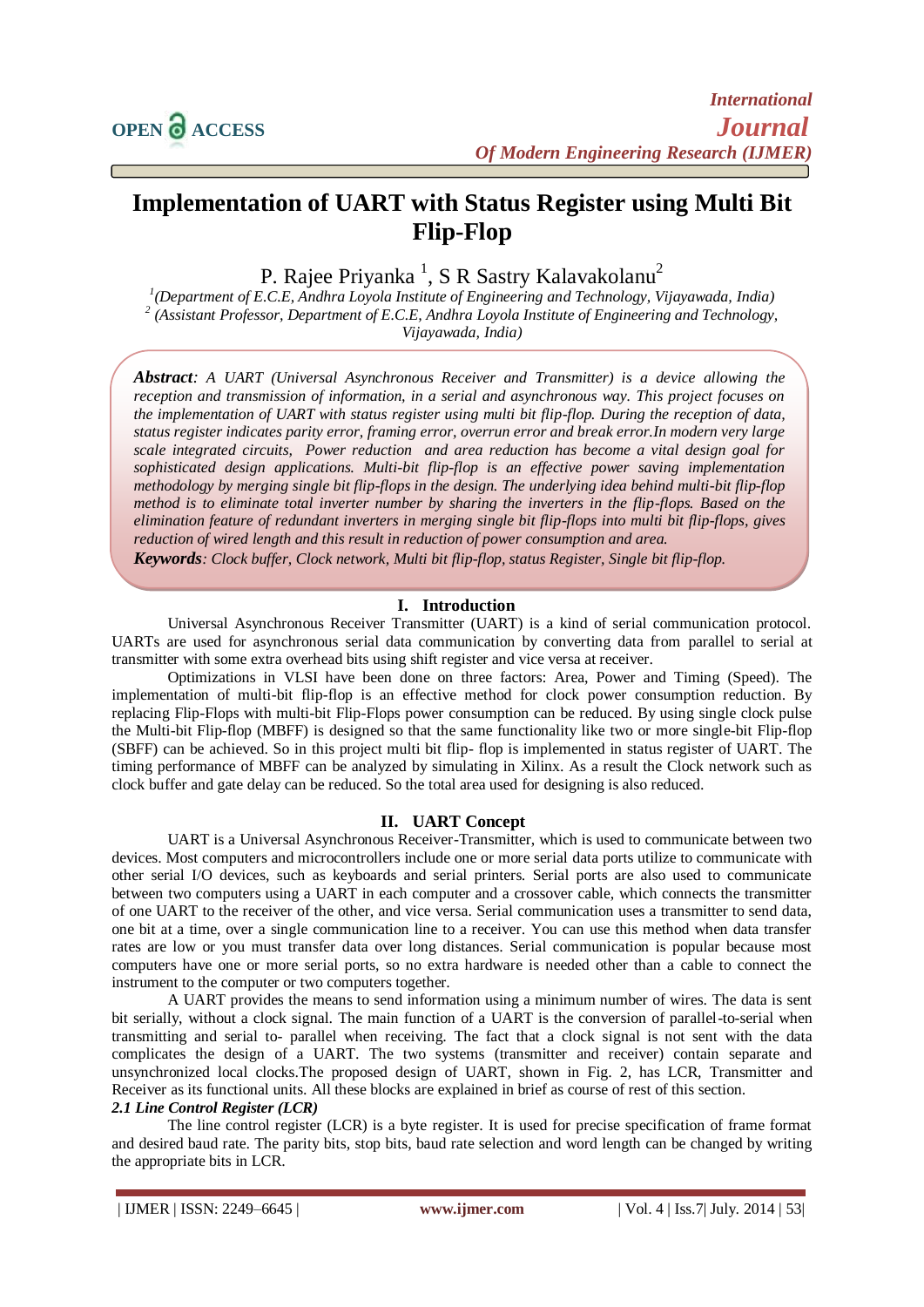

#### *2.2 UART Transmitter*

The transmitter section accepts parallel data, makes the frame of the data and transmits the data in serial form on the Transmitter Output (TXOUT) terminal. Data is loaded from the inputs TXIN0-TXIN7 into the Transmitter FIFO by applying logic high on the WR (Write) input. If words less than 8 bits are used, only the least significant bits are transmitted. FIFO is 16-byte register. When FIFO contains some data, it will send the signal to Transmitter Hold Register (THR), which is an 8-bit register. At a same time, if THR is empty it will send the signal to FIFO, which indicates that THR is ready to receive data from FIFO. If Transmitter Shift Register (TSR) is empty it will send the signal to THR and it indicates that TSR is ready to receive data from THR. TSR is a 12-bit register in which framing process occurs. In frame start bit, stop bit and parity bit will be added. Now data is transmitted from TSR to TXOUT serially.



figure 2: UART Architecture

## *2.3 UART Receiver*

The transmitted data from the TXOUT pin is available on the RXIN pin. The received data is applied to the sampling logic block. The receiver timing and control is used for synchronization of clock signal between transmitter and receiver. Initially the logic line is high whenever it goes low sampling and logic block will take 4 samples of that bit and if all four are same it indicates the start of a frame. After that remaining bits are sampled in the same way and all the bits are send to Receiver Shift Register (RSR) one by one where the entire frame is stored. RSR is a 12 bit shift register. Now if the Receiver Hold Register (RHR) is empty it sends signal to RSR so that only the data bits from RSR goes to RHR which is an 8 bit register. The remaining bits in the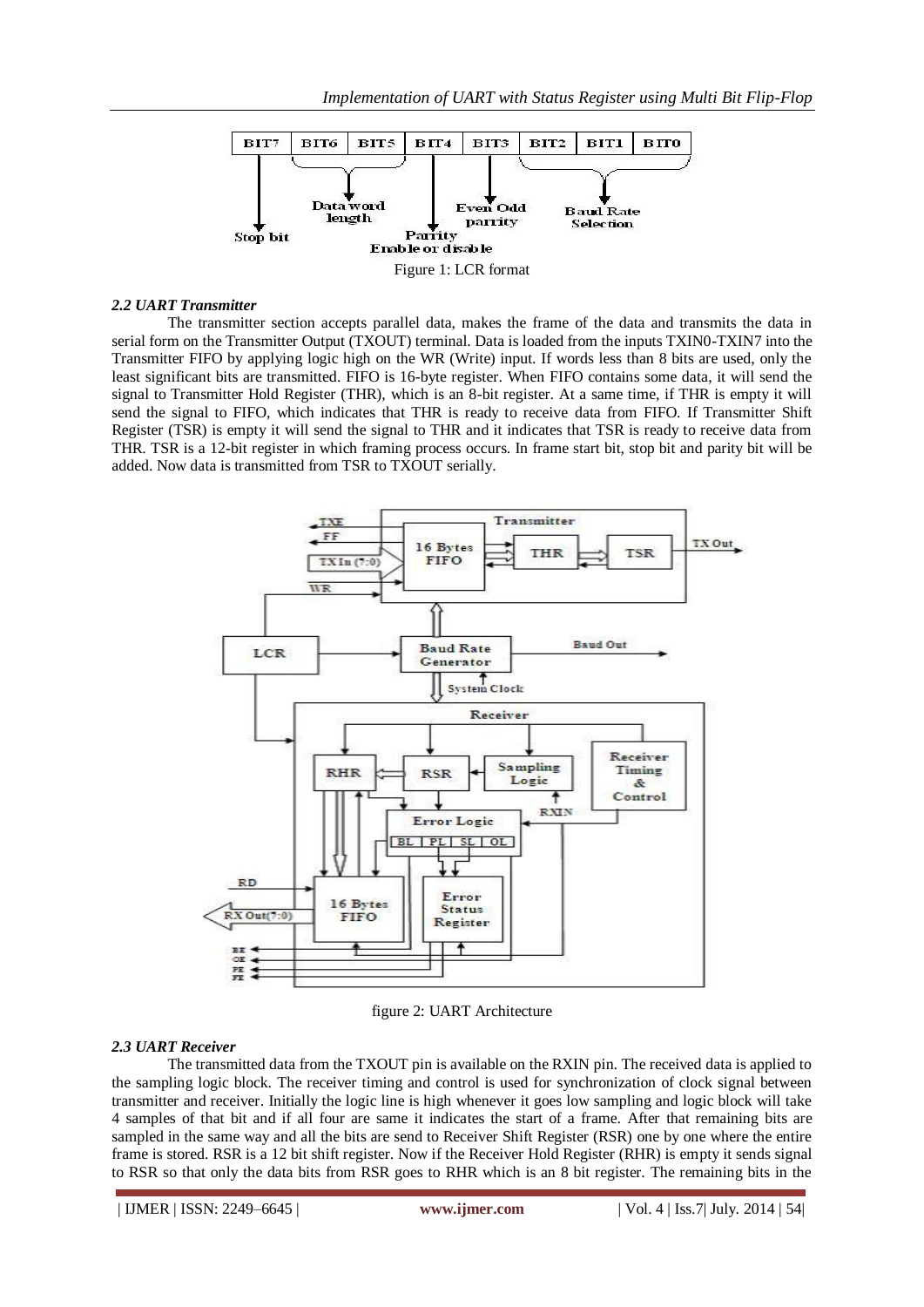RSR are used by the error logic block. Now if receiver FIFO is empty it send the signal to RHR so that the data bits goes to FIFO. When RD signal is asserted the data is available in parallel form on the RXOUT0- RXOUT7pins. The error logic block handles 4 types of errors: Parity error, Frame error, Overrun error, break error. If the received parity does not match with the parity generated from data bits PL bit will be set which indicates that parity error occurred. If receiver fails to detect correct stop bit or when 4 samples do not match frame error occurs and SL bit is set. If the receiver FIFO is full and other data arrives at the RHR overrun error occurs and OL bit is set. If the RXIN pin is held low for long time than the frame time then there is a break in received data and break error occurs and BL bit is set.

#### *2.4 The UART Standard Data Format*

Serial data are contained within frames of 8 data bits, as well as coded information bits. Between successive transmissions, the transmission line is held high. A transmission is initialized by a leading low start bit. Next to the leading low start bit comes 8 bits of data information, beginning with the LSB and afterwards represented at increasing significance order up to the MSB. Next to the 8 data bits comes the parity bit, representing the parity result of the 8 data bits. The parity bit can be encoded true based on even parity or odd parity mode. Next to the parity bit comes a trailing high stop bit indicating the end of a data frame.



Figure 3: UART data format

## **III. Multi Bit Flip- Flop Concept**

In this section, we will introduce multi-bit flip-flop concept. The proposed method for multi bit flip flop is merging of clock pulse. Before that, we will review single-bit flip-flop. Figure 3 shows an example of single-bit flip-flop. A single-bit flip-flop has two latches (Master latch and slave latch). The latches need "Clk" and "Clk' " signal to perform operations, such as Figure 1 shows.



Figure 4: Single-Bit Flip-Flop

In order to have better delay from Clk-> Q, we will regenerate "Clk" from "Clk"". Hence we will have two inverters in the clock path. Figure 4 shows an example of merging two 1-bit flip-flops into one 2-bit flipflop. Each 1-bit flip-flop contains two inverters, master-latch and slave-latch.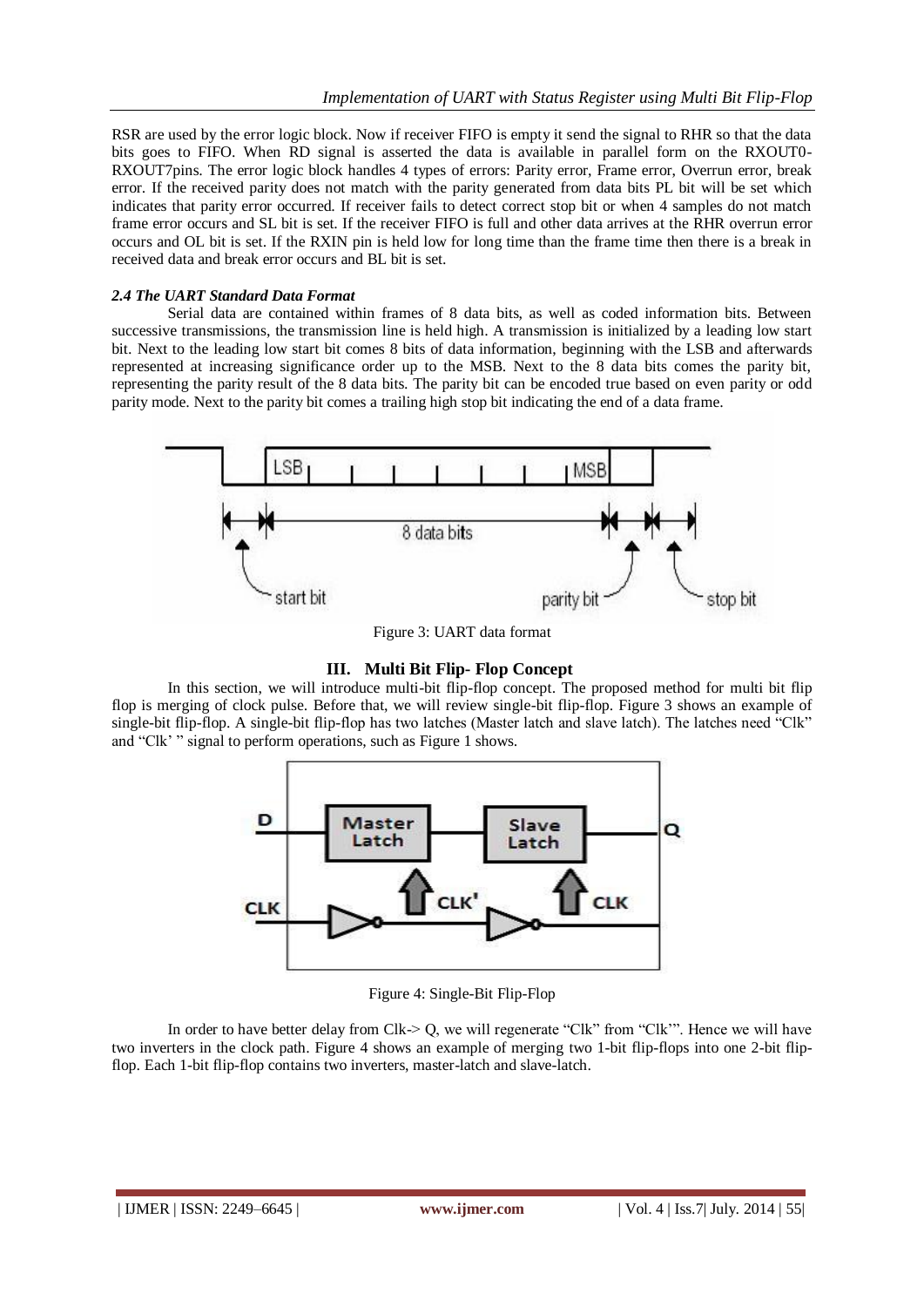

Figure 5: An example of merging two 1-bit flip-flops into one 2-bit flip-flop.

Due to the manufacturing rules, inverters in flip-flops tend to be oversized. As the process technology advances into smaller geometry nodes like 65nm and beyond, the minimum size of clock drivers can drive more than one flip-flop. Merging single-bit flip-flops into one multi-bit flip-flop can avoid duplicate inverters, and lower the total clock dynamic power consumption.

## **IV. Experimental Results**

By implementing the multi bit flip-flop in UART with status register, it is simulated in Xilinx. The total power consumed by clock is 0.00263W. Atleast 20% of power is reduced when it is compared with normal UART with status register.In synthesis report, we can see only two clock buffers are used in UART with multi bit flip-flop. This indicates that the area is reduced. The simulation result for power and Synthesis report is shown in figure 6 and figure 7.



Figure 6: Power report of multi bit flip-flop